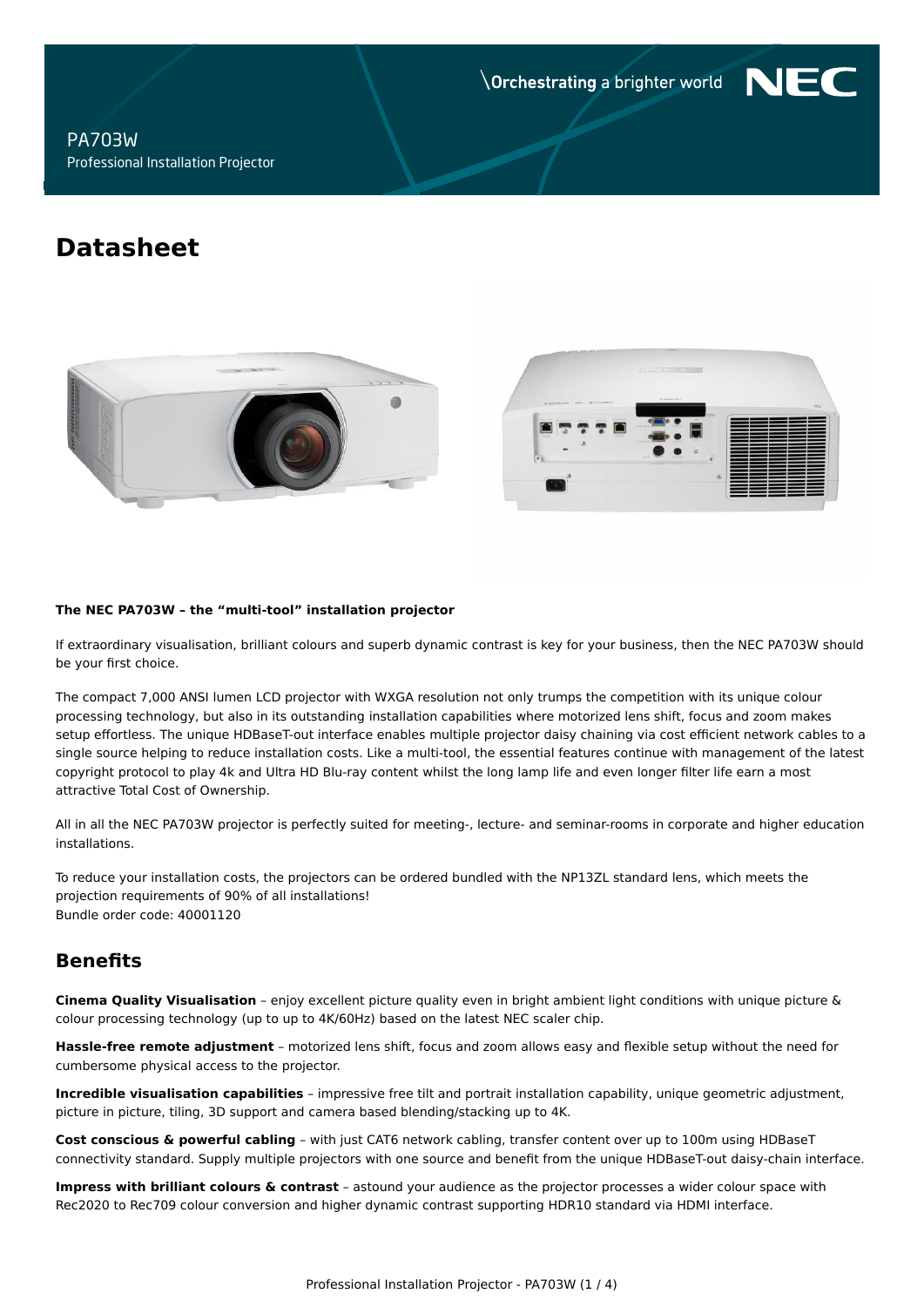Peace of mind copyright protected content - let the projector manage copyright protection and present 4k and Ultra HD Bluray content via the HDMI interface.

| <b>Product Information</b>              |                                                                                                                                                                                                                                 |
|-----------------------------------------|---------------------------------------------------------------------------------------------------------------------------------------------------------------------------------------------------------------------------------|
| <b>Product Name</b>                     | PA703W                                                                                                                                                                                                                          |
| <b>Product Group</b>                    | Professional Installation Projector                                                                                                                                                                                             |
| Order Code                              | 60004080                                                                                                                                                                                                                        |
|                                         |                                                                                                                                                                                                                                 |
| Image                                   |                                                                                                                                                                                                                                 |
| Projection Technology                   | <b>3LCD Technology</b>                                                                                                                                                                                                          |
| Native Resolution                       | 1280 x 800 (WXGA)                                                                                                                                                                                                               |
| <b>Aspect Ratio</b>                     | 16:10                                                                                                                                                                                                                           |
| Contrast Ratio <sup>1</sup>             | 8000:1                                                                                                                                                                                                                          |
| Brightness <sup>1</sup>                 | 7000 ANSI Lumen (approx. 80% in Eco Mode), with std. optional lense                                                                                                                                                             |
| Lamp                                    | 370 W UHP AC (280 W UHP AC Eco Mode)                                                                                                                                                                                            |
| Light Source Life [hrs]                 | 4000 (5000 Eco Mode)                                                                                                                                                                                                            |
| Lens                                    | 3 motorized lens options; 5 manual lens options                                                                                                                                                                                 |
| Lense Adjustment                        | Motorized and manual (depending on lens)                                                                                                                                                                                        |
| Keystone correction                     | +/- 40° manual horizontal / +/- 40° manual vertical                                                                                                                                                                             |
| Projection Factor                       | depending on lens selection (std. option NP41ZL at 1.3-3.02:1)                                                                                                                                                                  |
| Projection Distance [m]                 | $0.7 - 50.9$                                                                                                                                                                                                                    |
| Screen Size (diagonal) [cm] /<br>[inch] | (best performance range); Maximum: 1,270 / 500"                                                                                                                                                                                 |
| Zoom                                    | Motorized and manual (depending on lens)                                                                                                                                                                                        |
| Focus Adjustment                        | Motorized and manual (depending on lens)                                                                                                                                                                                        |
| <b>Supported Resolutions</b>            | 720p/60;<br>4096 x 2160 (4k);<br>1920x1200 (WUXGA)<br>480p/60;<br>$-640x480$ (VGA);<br>2560 x 1600<br>720p/50;<br>480i/50<br>1080i/50/60;<br>(WQXGA);<br>576i/50;<br>2048 x 1080 (2k);<br>1080p/24/25/30/50/<br>576p/50;<br>60: |
| Frequency                               | Horizontal: analog: 15/24-100 kHz, digital: 15/24-153 kHz; Vertical: analog: 48-120 Hz,<br>digital: 48-120 Hz                                                                                                                   |
| Connectivity                            |                                                                                                                                                                                                                                 |
| RGB (analog)                            | Input: 1 x Mini D-sub 15-pin, compatible to component (YPbPr)                                                                                                                                                                   |
| Digital                                 | Input: 1 x DisplayPort; 1 x HDBaseT; 2 x HDMI™ supporting HDCP 2.2<br>Output: 1 x HDBaseT supporting HDCP 2.2                                                                                                                   |
| Audio                                   | Input: 1 x DisplayPort Audio support; 1 x HDBaseT audio support; 2 x 3.5 mm Stereo Mini Jack<br>for Computer analog; 2 x HDMI audio support<br>Output: 1 x 3.5 mm Stereo Mini Jack (variable)                                   |
| Control                                 | Input: 1 x 3.5 mm Stereo Mini Jack (Wired Remote); 1 x D-Sub 9 pin (RS-232), Ethernet                                                                                                                                           |
| LAN                                     | $1 \times R$ J45                                                                                                                                                                                                                |
| USB                                     | 1 x Type A (USB 2.0 high speed)                                                                                                                                                                                                 |
| 3D Sync                                 | Output: 1 x Mini DIN 3pin                                                                                                                                                                                                       |
|                                         |                                                                                                                                                                                                                                 |
| <b>Remote Control</b>                   |                                                                                                                                                                                                                                 |
| Remote Control                          | 3D Setup: Aspect Ratio: Audio Control: Auto Adjust: DisplayPort: Eco Mode Control: Edge-                                                                                                                                        |

| emote Control | 3D Setup; Aspect Ratio; Audio Control; Auto Adjust; DisplayPort; Eco Mode Control; Edge-    |
|---------------|---------------------------------------------------------------------------------------------|
|               | Blending; Freeze-function; Geometric Correction; HDMI; Help-function; Magnify-function;     |
|               | Multiscreen; Page (up, down); PBP/POP Function; Picture Adjust; Picture Mute; PIP Function; |
|               | Power (On-OFF); Select (up, down, left, right); Source Select; Test Picture                 |

#### **Electrical**

L.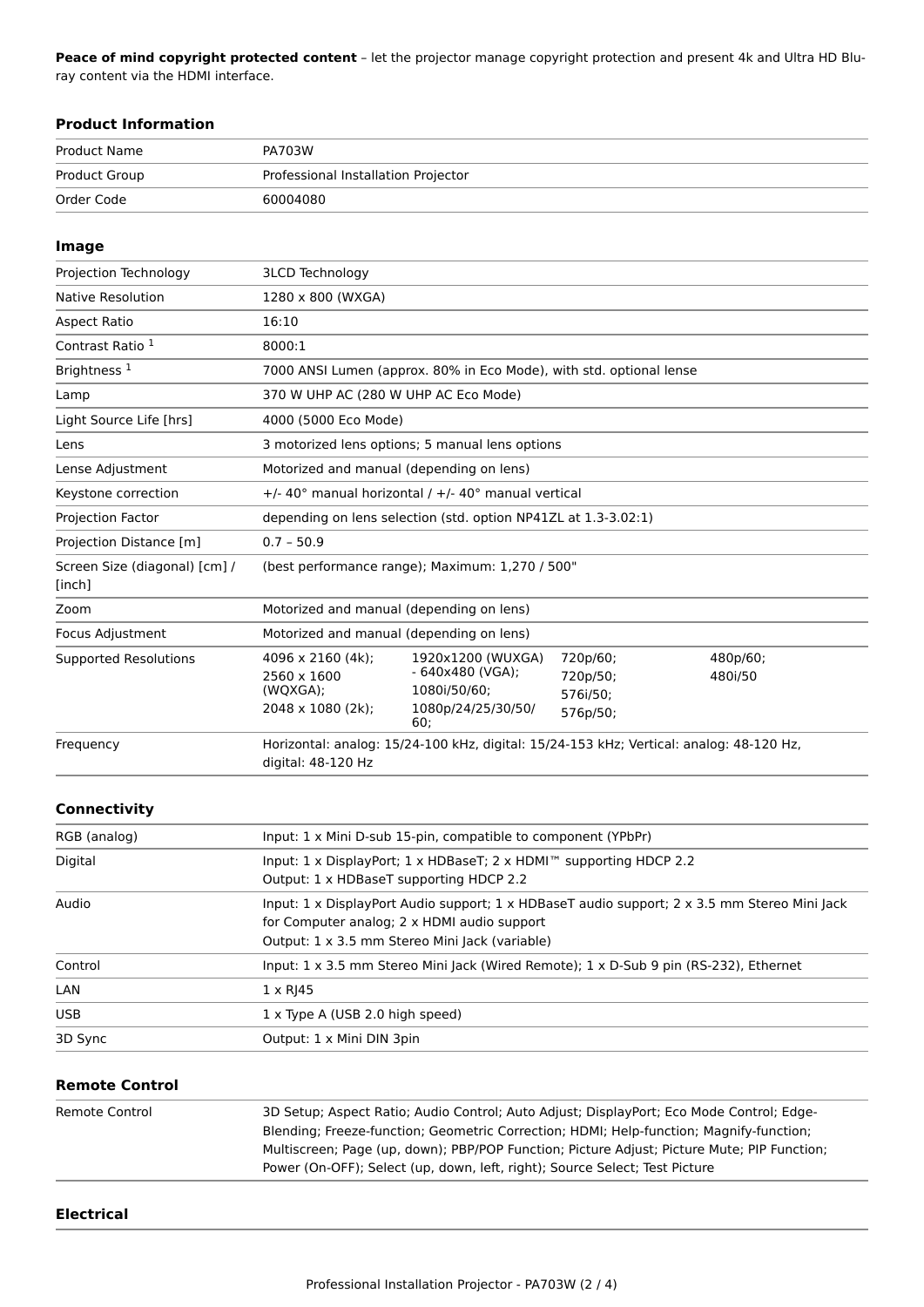| Power Supply          | 100-240 V AC: 50 - 60 Hz                                          |
|-----------------------|-------------------------------------------------------------------|
| Power Consumption [W] | 482 (Normal) / 376 (Eco) / 1 (Network Stand-by) / 0.26 (Stand-by) |

#### **Mechanical**

| Dimensions (W $\times$ H $\times$ D) [mm] | $499 \times 163.7 \times 406$ (without lens and feet) |
|-------------------------------------------|-------------------------------------------------------|
| Weight [kg]                               | 10.2                                                  |
| Fan Noise [dB (A)]                        | 33 / 39 (Eco / Normal)                                |

#### **Environmental Conditions**

| Operating Temperature [°C]    | 5 to 40                 |
|-------------------------------|-------------------------|
| <b>Operating Humidity [%]</b> | 20 to 80 non-condensing |
| Storage Temperature [°C]      | -10 to 50               |
| Storage Humidity [%]          | 20 to 80 non-condensing |

## **Ergonomics**

| Safety and Ergonomics | CE; EAC; ErP; RoHS; TUEV Type Approved |
|-----------------------|----------------------------------------|
|                       |                                        |

#### **Additional Features**

| <b>Special Characteristics</b> | 4K/60Hz interfaces; Active 3D; AMX Beacon; Built-in Display/Multiscreen Splitter; Cinema          |
|--------------------------------|---------------------------------------------------------------------------------------------------|
|                                | Quality Picture (CQP) Processing for best image quality; Contrast Ratio 10000:0 with Iris;        |
|                                | Crestron RoomView; DICOM Simulation; Digital 3D Reform™; Direct Power-Off Function; Edge          |
|                                | Blending Function; Free Tilt; Geometric Correction; HDBaseT-out signal connection; HDR10          |
|                                | Support; High Altitude Mode; Hollywood Quality Video Processing for best image quality;           |
|                                | HTTP Browser Control; Keystone Correction (H= $\pm$ 40°, V= $\pm$ 40°); LAN control; Lens Memory; |
|                                | Lens Shift (vertical +0.5 max/-0.1 max, horizontal $\pm$ 0.3 max.); Light Source Adjustment;      |
|                                | Long Life Lamp; Manual Wall Color Correction; Multi-Screen compensation mode; NaViSet             |
|                                | Administrator 2; Optional User Logo; OSD with 27 languages; Password Security System; PIP/        |
|                                | Side by Side, HDMI - Input; PJ LINK; Portrait Setting; Rec2020 to Rec709 colour conversion;       |
|                                | RS-232 Control; Seamless Switching; Stacking Function; Test Pattern; Timer-Function; UHD          |
|                                | player support; Up to 5,000 hrs lamp life; Virtual Remote for direct PC control                   |

#### **Green Features**

| Energy Efficiency           | ECO scheduler; Intelligent Power Management; Less than 0.3W Stand-By power; Longer Light<br>Source Life; Software scheduling; Timer-Function |
|-----------------------------|----------------------------------------------------------------------------------------------------------------------------------------------|
| <b>Ecological Materials</b> | 100% recyclable packaging; Downloadable manuals                                                                                              |
| Ecological Standards        | ErP compliant                                                                                                                                |

## Warranty

| Projectors   | 3 years pan-European service |
|--------------|------------------------------|
| Light Source | 6 months, max. 1000 hrs      |

## **Shipping Content**

| <b>Shipping Contents</b> | IR Remote Control (RD - 466E); Power Cord; Projector; Quick Setup Guide; Users Manual on |
|--------------------------|------------------------------------------------------------------------------------------|
|                          | CD-ROM                                                                                   |

#### **Optional Accessories**

| <b>Optional Accessories</b> | 8 optional bayonet lenses; Air Filter (NP06FT); Cable Cover (NP10CV); Ceiling Mount Kit; Lamp<br>(NP42LP); MultiPresenter Stick; XpanD 3D Glasses (X105-RF-X2); XpanD 3D RF Emitter<br>(AD025-RF-X2) |
|-----------------------------|------------------------------------------------------------------------------------------------------------------------------------------------------------------------------------------------------|
| Lenses - motorized          | NP40ZL (0.79-1.11:1); NP41ZL (1.3-3.02:1); NP43ZL (2.99-5.93:1); NP44ML (0.32:1)                                                                                                                     |
| Lenses - manual             | NP11FL (0.81:1); NP12ZL (1.16-1.52:1); NP13ZL (1.46-2.95:1); NP14ZL (2.9-4.68:1); NP30ZL<br>$(0.79-1.04:1)$                                                                                          |